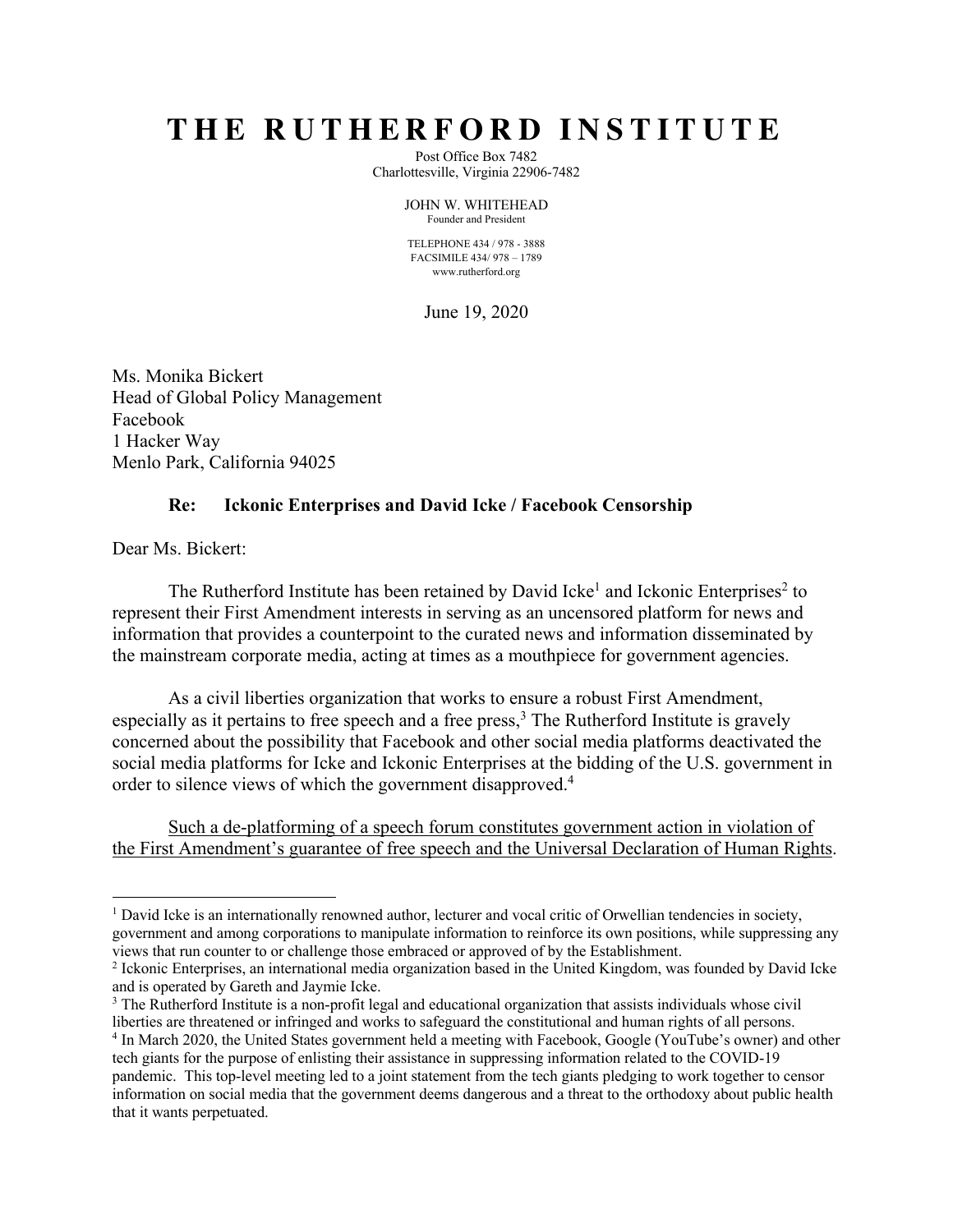## **Factual Background**

David Icke, a lecturer, commentator and author of more than 20 books, is known for voicing controversial opinions that challenge mainstream beliefs and the status quo. Ickonic Enterprises, founded by Icke and run by Jaymie and Gareth Icke, is a media company that operates in accordance with Icke's mission to provide the public with a source of information that is not beholden to international corporate interests and does not parrot the conventional, politically correct viewpoints so prevalent within the mainstream media.

This commitment by Icke and Ickonic Enterprises to serving as an uncensored source of news and information has garnered significant followers on their social media platforms: as of April 2020, they had amassed over 800,000 followers on Facebook and nearly 1 million views of their YouTube content. They had also made substantial investments towards growing their online presence, spending close to \$120,000 per year for advertising on Facebook alone.

Nevertheless, on May 1, 2020, Facebook deactivated Ickonic Enterprises' Facebook account, as well as those of Ickonic's founder and spokesman, David Icke.<sup>5</sup> A message from Facebook explained that the de-platforming was done "for going against the Facebook Community Standards on health misinformation that could cause physical harm."

Around that time, YouTube, Vimeo and MailChimp also deleted the accounts of Ickonic and Icke.<sup>6</sup> MailChimp, an email marketing service, disabled their accounts, asserting violation of its terms of use. Vimeo, a video platform, removed Ickonic's account, asserting a violation of a rule forbidding content that is false or promotes hoaxes. YouTube, without warning, also deactivated Icke's account and deleted his channel because of policies "prohibiting any content that disputes the existence and transmission of Covid-19 as described by the [World Health Organization] and the [National Health Service]".7

This mass de-platforming occurred right after Icke, publicly and on Ickonic's various social media channels, questioned the prevailing orthodoxy regarding the COVID-19 pandemic, which has confounded the science and medical community. Icke had also challenged the authoritarian nature of the international community's governmental response to managing the pandemic and whether COVID-19 was actually as cataclysmic a public health threat as portrayed by governments worldwide and their international corporate partners.

Following on the heels of a March 2020 meeting between social media corporations and the United States government, the simultaneous de-platforming appears to be part and parcel of a

<sup>5</sup> "Coronavirus: David Icke kicked off Facebook," *BBC News* (May 1, 2020),

https://www.bbc.com/news/technology-52501453.

<sup>6</sup> "Coronavirus: David Icke's channel deleted by YouTube, *BBC News* (May 2, 2020), https://www.bbc.com/news/technology-52517797.

<sup>7</sup> "Coronavirus: David Icke's channel deleted by YouTube, *BBC News* (May 2, 2020), https://www.bbc.com/news/technology-52517797.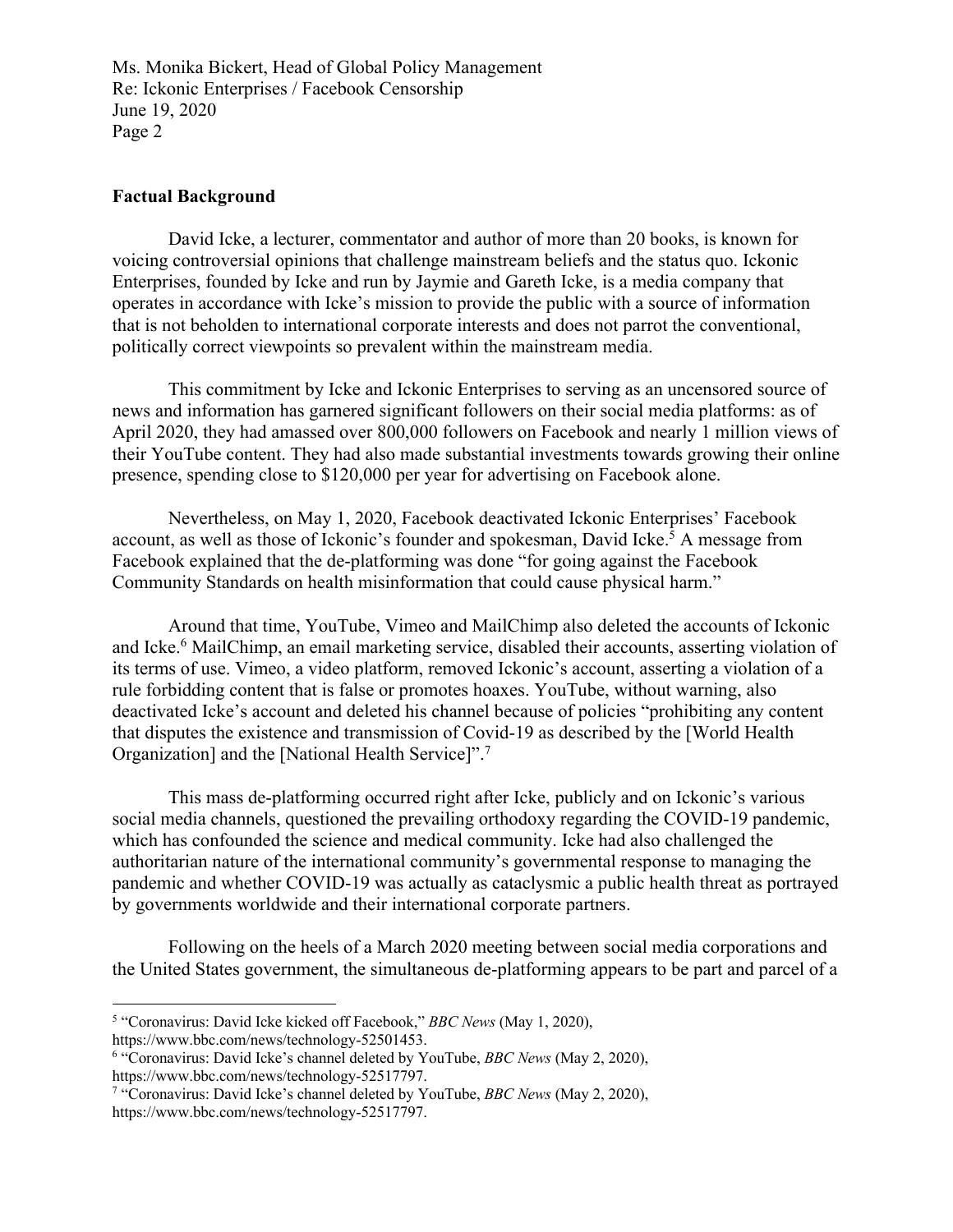conspiracy by the world's most powerful social media platforms working in conjunction with government entities to censor and/or limit the freedom of expression of Icke and Ickonic Enterprises. 8

The combined effect of this mass de-platforming, ostensibly in an effort to silence Icke and Ickonic from voicing ideas that did not comport with government messaging regarding the COVID-19 pandemic, has essentially muzzled Icke and stymied his ability to speak to and be heard on matters of public importance by the millions of individuals who follow him across these social media platforms.

This mass de-platforming has also caused incalculable economic harm to Ickonic Enterprises and its related ventures. All of the work and investment by Icke and Ickonic Enterprises to build a significant audience has been severely threatened by the social media mass de-platforming of their brands by social media companies.<sup>9</sup>

## **Technofascism and the Collusion of Corporations and Governments to Suppress Speech**

The issue is not whether Icke and his organization may have been spreading disinformation about COVID-19. The issue is the rise of "technofascism" and the coordinated actions of large technology corporations with control over information colluding with governments and government entities to stifle any forms of dissent that challenge an elitist status quo. While clothed in public health and safety justifications, this form of technofascism is a slippery slope that starts with censoring so-called illegitimate ideas and ends by silencing truth.<sup>10</sup>

What we are witnessing is the modern-day equivalent of book burning which involves doing away with controversial ideas—legitimate or not—and the people who espouse them. Equally alarming, censorship of the kind Icke and his organization have been subjected to is increasing at a rate that poses a serious threat to the freedoms of all people, regardless of their views. As one journalist observed:

What matters is that we're seeing a consistent and accelerating pattern of powerful plutocratic institutions collaborating with the US-centralized empire to

<sup>8</sup> In March 2020, the United States government held a meeting with Facebook, Google (YouTube's owner) and other tech giants for the purpose of enlisting their assistance in suppressing information related to the COVID-19 pandemic. This top-level meeting led to a joint statement from the tech giants pledging to work together to censor information on social media that the government deems dangerous and a threat to the orthodoxy about public health that it wants perpetuated.

<sup>9</sup> At the time of the de-platforming by Facebook, Ickonic Enterprises had over 800,000 followers of their Facebook pages and had nearly 1 million views of their YouTube content.

<sup>10</sup> John Whitehead, "Technofascism: Digital Book Burning in a Totalitarian Age," *The Rutherford Institute* (May 5, 2020),

https://www.rutherford.org/publications\_resources/john\_whiteheads\_commentary/technofascism\_digital\_book\_burn ing in a totalitarian age.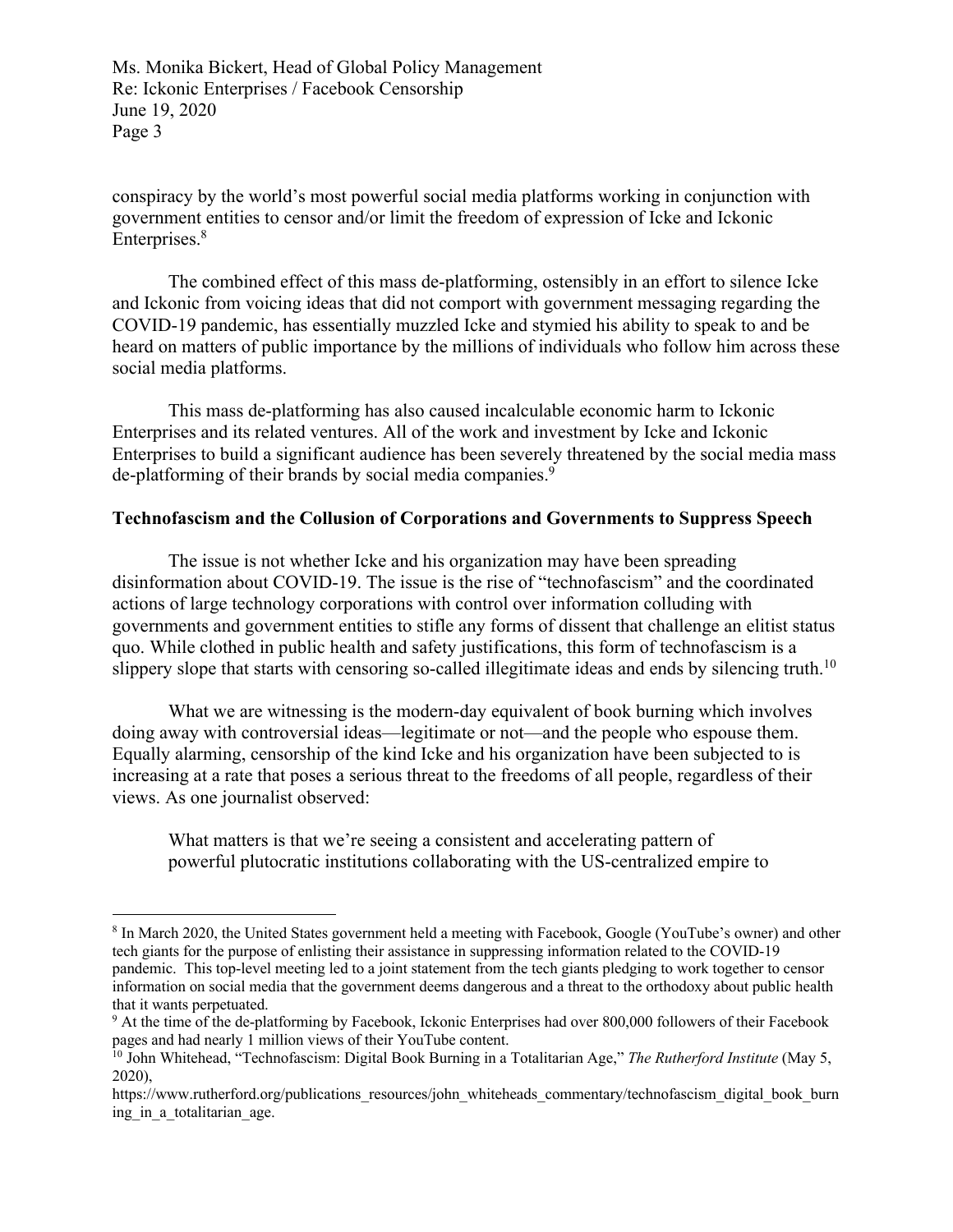> control what ideas people around the world are permitted to share with each other, and it's a very unsafe trajectory.<sup>11</sup>

Moreover, the manner in which Facebook has allowed its "false news" and "community standards" policies to be applied to Icke and Ickonic Enterprises, as well as other independent information sources, violates the First Amendment, the Universal Declaration of Human Rights, and the principles of freedom of speech and the press.

Not only have these "false news" labels resulted in significant damage to the reputation and standing of Ickonic and Icke, but they also have threatened the very existence and economic viability of the organization by limiting its reach and readership, which are essential for driving traffic to its website and generating the ad revenues that fund its news operations.12

Restricting a news organization's access to a social media platform because of the opinions it espouses is contrary to the international community's commitment to freedom of expression and fails to give the press the kind of "breathing room" the First Amendment is meant to foster.<sup>13</sup> Moreover, it is wholly contrary to universal principles of freedom of speech that are the foundation for representative democracy.

### **The Deactivation of the Ickonic and Icke Accounts Violates the First Amendment**

In 2017, the U.S. Supreme Court recognized that maintaining access to places where people can speak and listen is essential to protecting the right of freedom of speech.

Today, the most important of those places, as the Court noted, "is cyberspace—the 'vast democratic forums of the Internet' in general, ..., and social media in particular."<sup>14</sup>

The Court went on to rule that government action forbidding persons from accessing social media (and Facebook, in particular) violates the First Amendment because it "bars access to what for many are the principal sources for knowing current events, . . ., speaking and listening in the modern public square[.] . . . These websites can provide perhaps the most powerful mechanisms available to a private citizen to make his or her voice heard."15

<sup>&</sup>lt;sup>11</sup> Caitlin Johnstone, "Why You Should Oppose The Censorship Of David Icke (Hint: It Has Nothing To Do With Icke)," *Medium.com* (May 2, 2020), https://medium.com/@caityjohnstone/why-you-should-oppose-the-censorshipof-david-icke-hint-its-got-nothing-to-do-with-icke-4cb72d19481c.

<sup>&</sup>lt;sup>12</sup> Because Facebook's "false news" policies provide that domains found to have published false news will have the distribution of their content reduced and their ability to monetize and advertise removed, Ickonic and Icke have seen a drastic reduction of its reach and traffic at its website, which has greatly reduced its ability to generate revenues needed to fund its news operations.

<sup>13</sup> *New York Times Co. v. Sullivan*, 376 U.S. 254, 271-72 (1964).

<sup>14</sup>*Packingham v. North Carolina*, 137 S. Ct. 1730, 1735 (2017) (quoting Reno v. ACLU, 521 U.S. 844, 868 (1997)). <sup>15</sup> *Packingham v. North Carolina*, 137 S. Ct. at 1737.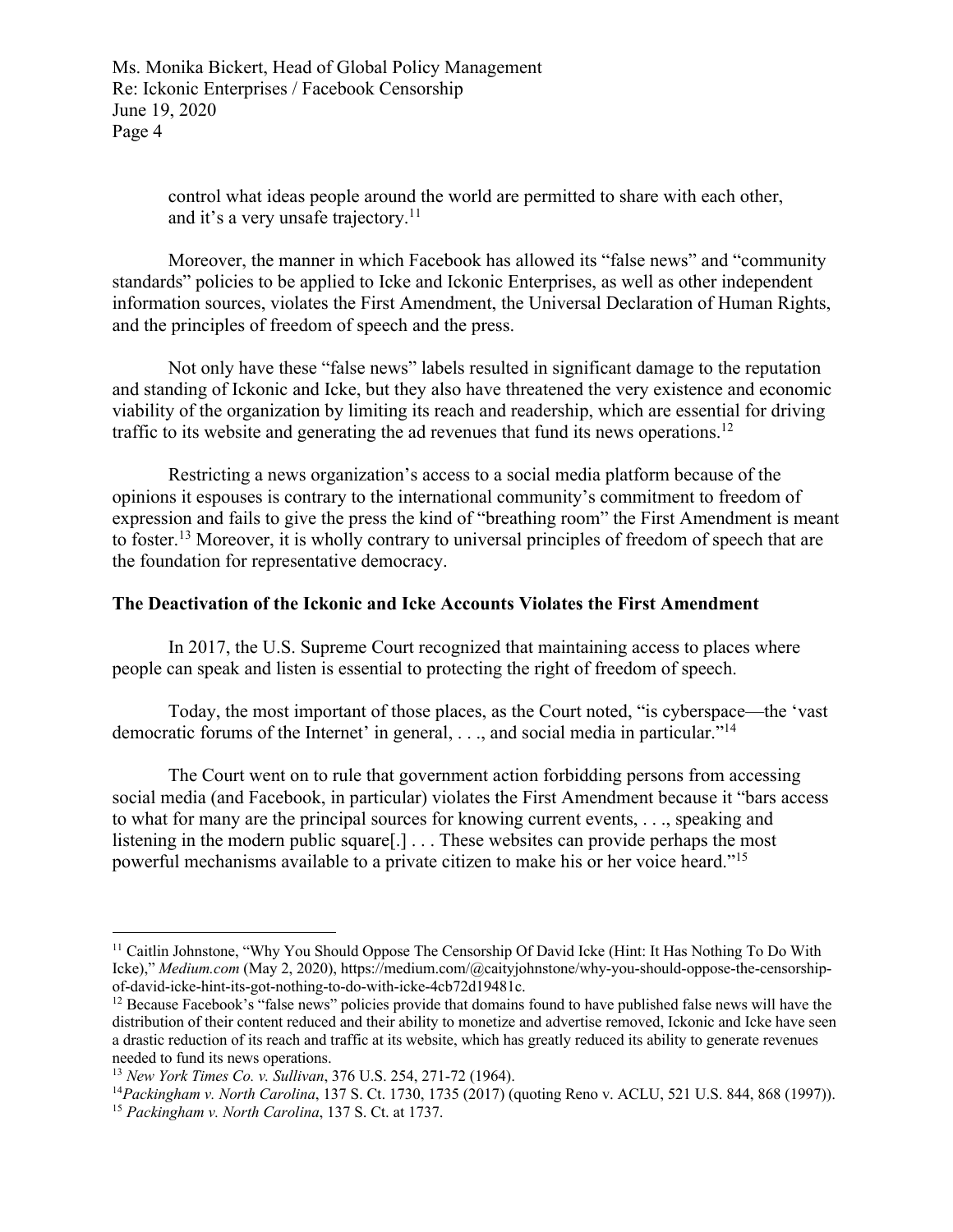Heretofore, Facebook has largely avoided the First Amendment's restrictions on censorship on the basis that it is not a government entity to which the Constitution applies. For example, a 2018 federal court decision found that social media platforms are private corporations that need not regulate their actions in censoring speech according to the strictures of the First Amendment.<sup>16</sup>

However, in the case of the censorship of Ickonic Enterprises and David Icke, Facebook cannot avail itself of the claim that it acted as a "private corporation" because its decision was plainly at the behest of the government of the United States.

If a private person or entity acts in concert with government officials for the purpose of depriving others of their constitutional rights, they are subject to the strictures of the First Amendment. When a private actor enters into a conspiracy with the government or its agents or is a willful participant in joint action with them, the private actor's actions are under color of law and subject to the limitations of the Constitution. As a federal court recently ruled in *Federal Agency of News LLC v. Facebook, Inc.*, "Ultimately, joint action exists when the [government] has so far insinuated itself into a position of interdependence with [the private entity] that it must be recognized as a joint participant in the challenged activity."<sup>17</sup>

That Facebook and other social media platforms silenced Ickonic Enterprises and Icke in collusion with the United States government is demonstrated by the meeting between tech giants and White House officials in March 2020. Numerous media outlets reported that on or about March 11, 2020, the White House held a meeting with tech companies, including Facebook and Google, in which the White House chief technology officer asked for the companies' help in spreading accurate information and preventing the spread of misinformation about the coronavirus outbreak. 18

As reported by *The Washington Post*, White House chief technology officer Michael Kratsios met with representatives of the tech companies to enlist their help in augmenting the government's efforts in the fight against the coronavirus, hoping that Silicon Valley might foster the government's efforts to track the outbreak and disseminate accurate information:

"Cutting edge technology companies and major online platforms will play a critical role in this all-hands-on-deck effort," Michael Kratsios, the White House's chief technology officer, said in a statement. "Today's meeting outlined an initial path forward and we intend to continue this important conversation."19

<sup>19</sup> Tony Romm, "White House asks Silicon Valley for help to combat coronavirus, track its spread and stop misinformation," *The Washington Post* (March 11, 2020),

https://www.washingtonpost.com/technology/2020/03/11/white-house-tech-meeting-coronavirus/.

<sup>16</sup> *Prager Univ. v. Google LLC*, 2018 WL 1471939, at \*8 (N.D. Cal. Mar. 26, 2018)

<sup>17</sup> *Federal Agency of News LLC v. Facebook, Inc.*, No. 18-CV-07041-LHK (N.D. Cal. Jan. 13, 2020), slip op. at 20.

<sup>18</sup> See, e.g., Taylor Hatmaker, "White House asks tech leaders for help with coronavirus response," *TechCrunch.com* (March 11, 2020), https://techcrunch.com/2020/03/11/white-house-cto-kratsios-tech-facebook-google-meeting/.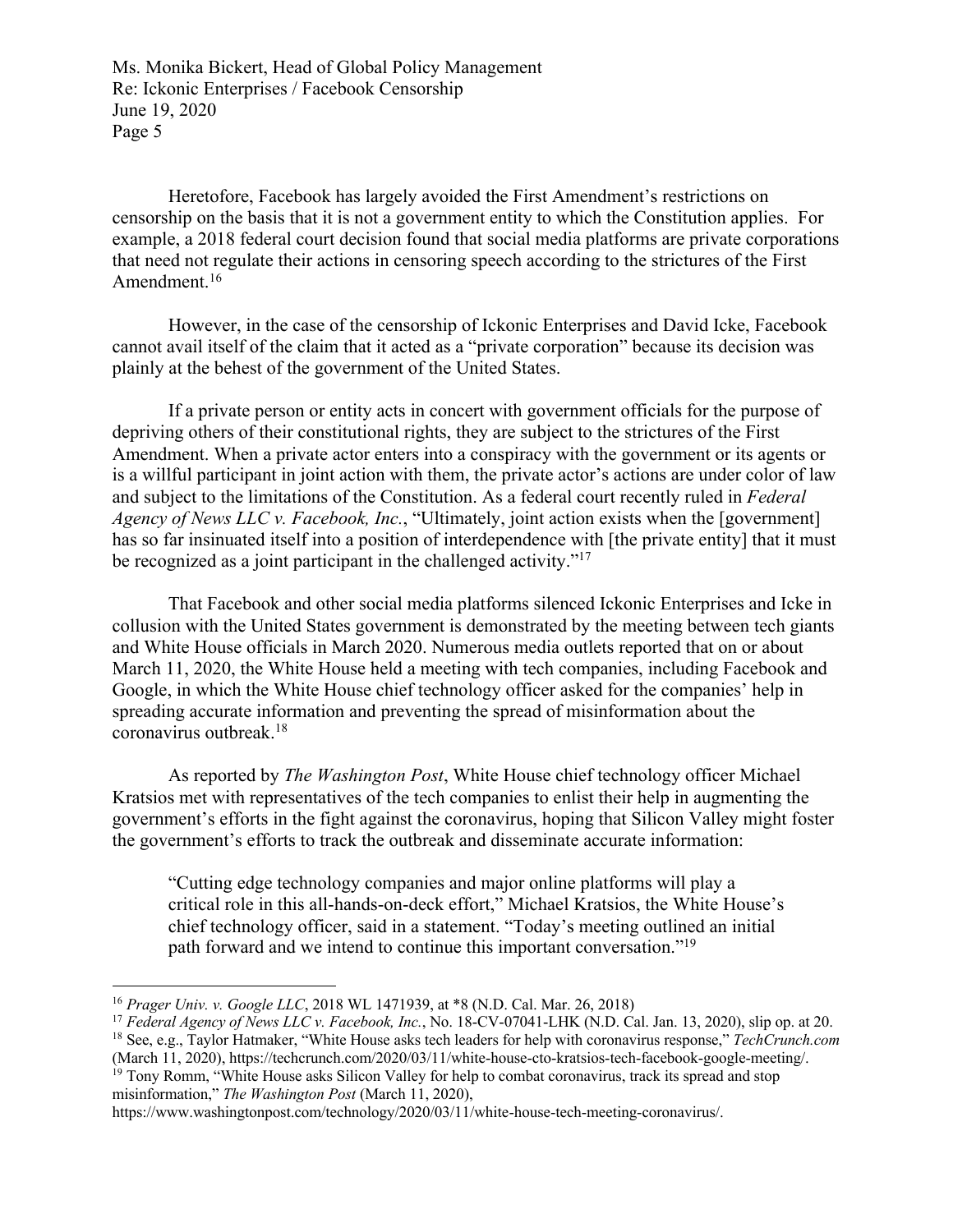A focus of the meeting was in getting such corporate entities as Facebook and Twitter to stop the spread of any so-called coronavirus conspiracy theories on their platforms.<sup>20</sup>

Acting on this government mandate, on March 16, Facebook, Google and other tech companies issued a joint statement pledging to "jointly combat[] fraud and misinformation about the virus, elevating authoritative content on our platforms, and sharing critical updates in coordination with government healthcare agencies around the world."21

By all appearances, Facebook acted in conjunction with the U.S. government and other social media companies to censor Icke and Ickonic. Because of this joint action, it is subject to the restraints of the Constitution, including the First Amendment. As such, the de-platforming of Icke and Ickonic Enterprises (their content removed and they themselves banned from the public forum that is Facebook) violates the First Amendment.

As a general matter, under the strictures of the First Amendment, the government has no power to restrict expression because of its message, its ideas, its subject matter, or its content.22 Only very narrow categories of expression, such as obscenity and inciting violence, are beyond the protection of the First Amendment, and the speech expressed by Icke and Ickonic does not fall into any of those categories.

While opinions expressed on their social media sites may be controversial, they may not be banned by the government or those acting for the government.

Indeed, the First Amendment affirmatively protects speech that is alleged to be false and may not be banned or punished solely in the interest of maintaining what the government may deem to be "truthful" discourse. As such, the U.S. Supreme Court has rejected the idea that the government may act like the "Ministry of Truth" in Orwell's *1984.*

Except where speech is used to gain a material advantage, there is no broad censorial power over even demonstrably false speech. As the U.S. Supreme Court has ruled, "The mere potential for the exercise of that power casts a chill, a chill the First Amendment cannot permit if free speech, thought, and discourse are to remain a foundation of our freedom."23

<sup>20</sup> Sean Kean, Ian Sherr, "White House asks tech companies for help battling coronavirus," *C/NET* (March 12, 2020), https://www.cnet.com/news/white-house-asks-tech-companies-for-help-battling-coronavirus/.

<sup>&</sup>lt;sup>21</sup> Catherine Shu, Jonathan Shieber, "Facebook, Reddit, Google, LinkedIn, Microsoft, Twitter and YouTube issue joint statement on misinformation," *TechCrunch.com* (March 16, 2020),

https://techcrunch.com/2020/03/16/facebook-reddit-google-linkedin-microsoft-twitter-and-youtube-issue-jointstatement-on-misinformation/.

<sup>22</sup> *Ashcroft v. American Civil Liberties Union*, 535 U.S. 564, 573 (2002).

<sup>23</sup> *United States v. Alvarez*, 567 U.S. 709, 723 (2012).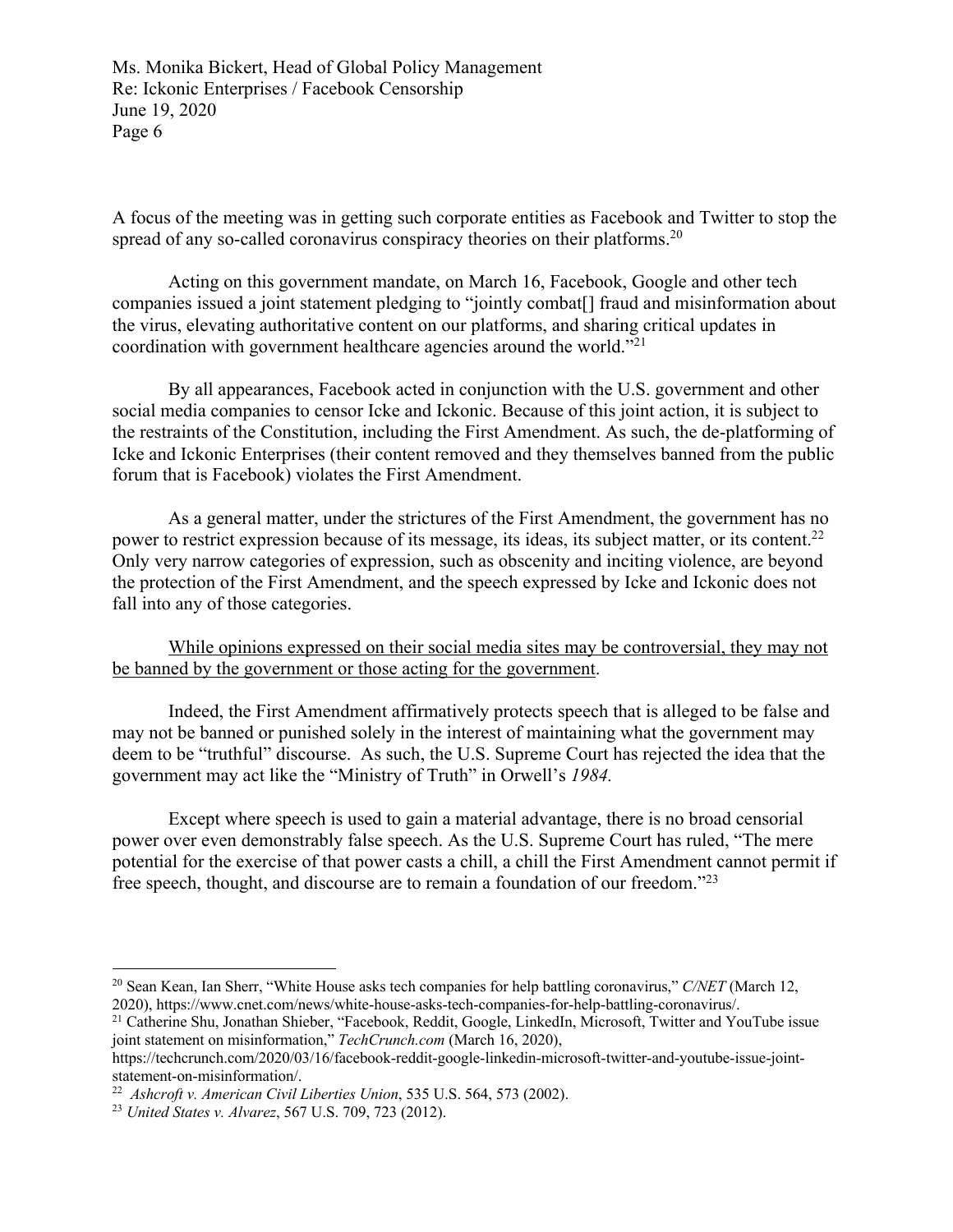## **The Coordinated Actions Against Icke and Ickonic Enterprises Violate Anti-Trust Laws**

As pointed out above, the actions against Icke and Ickonic arose out of a White House meeting where Facebook and other dominant social media/tech companies were asked to join with the government's program to censor content it deems harmful and false.

Not only have these companies agreed to carry out the instructions of the federal government, they have entered into a combination and agreement to "jointly combat[] fraud and misinformation about the virus, elevating authoritative content on our platforms, and sharing critical updates in coordination with government healthcare agencies around the world."24 This kind of concerted action to prevent disfavored persons and organization from having access to social media is a patent violation of U.S. antitrust laws. Thus, the Sherman Act provides that "[e]very contract, combination ..., or conspiracy, in restraint of trade or commerce among the several States, or with foreign nations, is declared to be illegal."<sup>25</sup>

If the various platforms had a conscious commitment to a common scheme designed to prevent users and account holders from having access to social media, there is an illegal and actionable combination in restraint of trade.26

Facebook, with its commitment to creating a worldwide community for the sharing of information, should have policies that foster and support independent voices that challenge users' preconceived ideas and cause them to question whether so-called authorities may be misleading the public. Instead, it is now engaged in a course of action that not only violates the laws of the United States, but seeks to replace the marketplace of ideas with the information age equivalent of an international totalitarian regime.

## **Historic Ideals of Freedom and Free Speech Undergird the First Amendment**

In the  $17<sup>th</sup>$  century, John Milton, one of the early proponents of free speech, wrote in opposition to British laws that attempted to suppress political opposition and unorthodox religious thought by requiring that authors have licenses and be approved by the government. His pamphlet *Areopagitica* advocated for a society in which decisions are based upon open discussion, in which the sources of information are not controlled by authority, and in which political unity is secured not by force but by a consensus that respects variety of opinion.<sup>27</sup>

<sup>&</sup>lt;sup>24</sup> Catherine Shu, Jonathan Shieber, "Facebook, Reddit, Google, LinkedIn, Microsoft, Twitter and YouTube issue joint statement on misinformation," *TechCrunch.com* (March 16, 2020),

https://techcrunch.com/2020/03/16/facebook-reddit-google-linkedin-microsoft-twitter-and-youtube-issue-jointstatement-on-misinformation/.

 $25$  15 U.S.C.  $§$  1.

<sup>26</sup> *Monsanto Co. v. Spray-Rite Service Corp.* , 465 U.S. 752, 764 (1984).

<sup>&</sup>lt;sup>27</sup> "Areopagitica; A Speech Of Mr. John Milton For The Liberty Of Unlicenc'd Printing, To The Parlament Of England," *The John Milton Reading Room*, http://www.dartmouth.edu/~milton/reading\_room/areopagitica/text.html.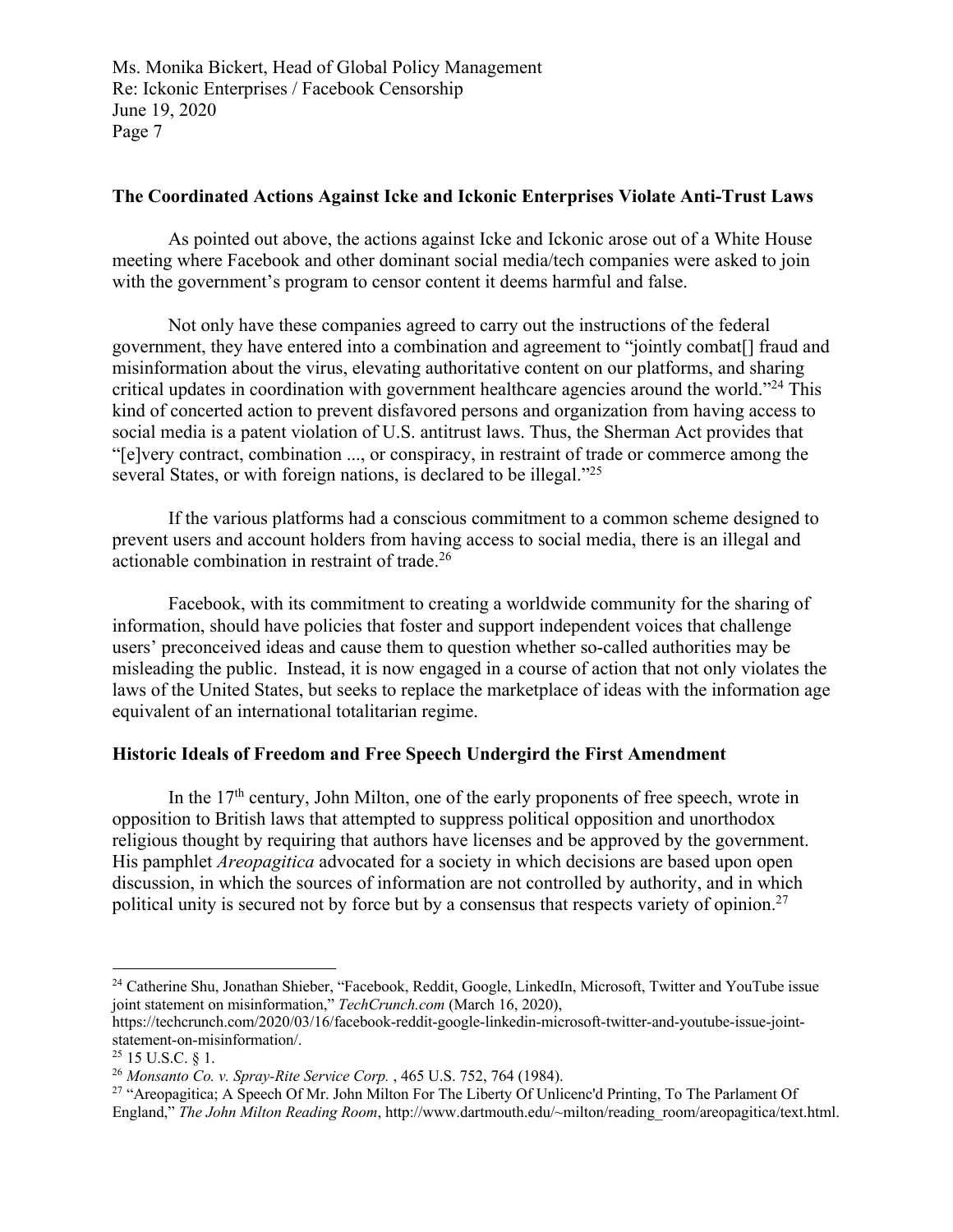Thereafter, the preeminent philosopher John Stuart Mill argued for a broad protection for expression and for fostering a "marketplace of ideas" as the best course for societies. Mill argued that there ought to exist the fullest liberty of professing and discussing, as a matter of ethical conviction, any doctrine, however immoral it may be considered."28 He went on to write that "[i]f all mankind minus one were of one opinion, and only one person were of the contrary opinion, mankind would be no more justified in silencing that one person than he, if he had the power, would be justified in silencing mankind."29

In the  $20<sup>th</sup>$  century, the ideals of freedom of speech and of the press were championed by Alexander Meiklejohn, who believed free expression was an essential component for healthy democracies and a government of the people. He argued that the knowledgeable and informed electorate necessary for democracy to flourish requires that the flow of information remain unfettered and free from manipulation by those in power. To that end, Meiklejohn advocated for a system in which people are exposed to new and revolutionary ideas and thoughts:

The primary social fact which blocks and hinders the success of our experiment in self-government is that our citizens are not educated for self-government. We are terrified by ideas, rather than challenged and stimulated by them. Our dominant mood is not the courage of people who dare to think. It is the timidity of those who fear and hate whenever conventions are questioned.<sup>30</sup>

These ideals are not only embodied in the First Amendment to the U.S. Constitution but are also represented in Article 19 of the Universal Declaration of Human Rights. Indeed, the principles embodied by the First Amendment have universal application regardless of nationality and across borders. As Article 19 of the Universal Declaration of Human Rights affirms: "Everyone has the right to freedom of opinion and expression; this right includes freedom to hold opinions without interference and to seek, receive and impart information and ideas through any media and regardless of frontiers."31

### **Facebook Must Renounce the Mantle of Censorship**

If the ideals of the First Amendment and Article 19 of the Universal Declaration of Human Rights are to survive, David Icke and Ickonic Enterprises and others like them that have been the targets of coordinated and government-directed censorship must be allowed to speak and be heard.

Icke speaks with an independent voice on matters of grave public concern and has a fundamental right to be heard.

<sup>28</sup> John Stuart Mill, *On Liberty* 106 (Batoche Books 2001), available at

https://socialsciences.mcmaster.ca/econ/ugcm/3ll3/mill/liberty.pdf. <sup>29</sup> *Id.* at 18.

<sup>30</sup> Alexander Meiklejohn, "The First Amendment Is an Absolute," 1961 *Sup. Ct. Rev.*

<sup>31</sup> https://www.un.org/en/universal-declaration-human-rights/.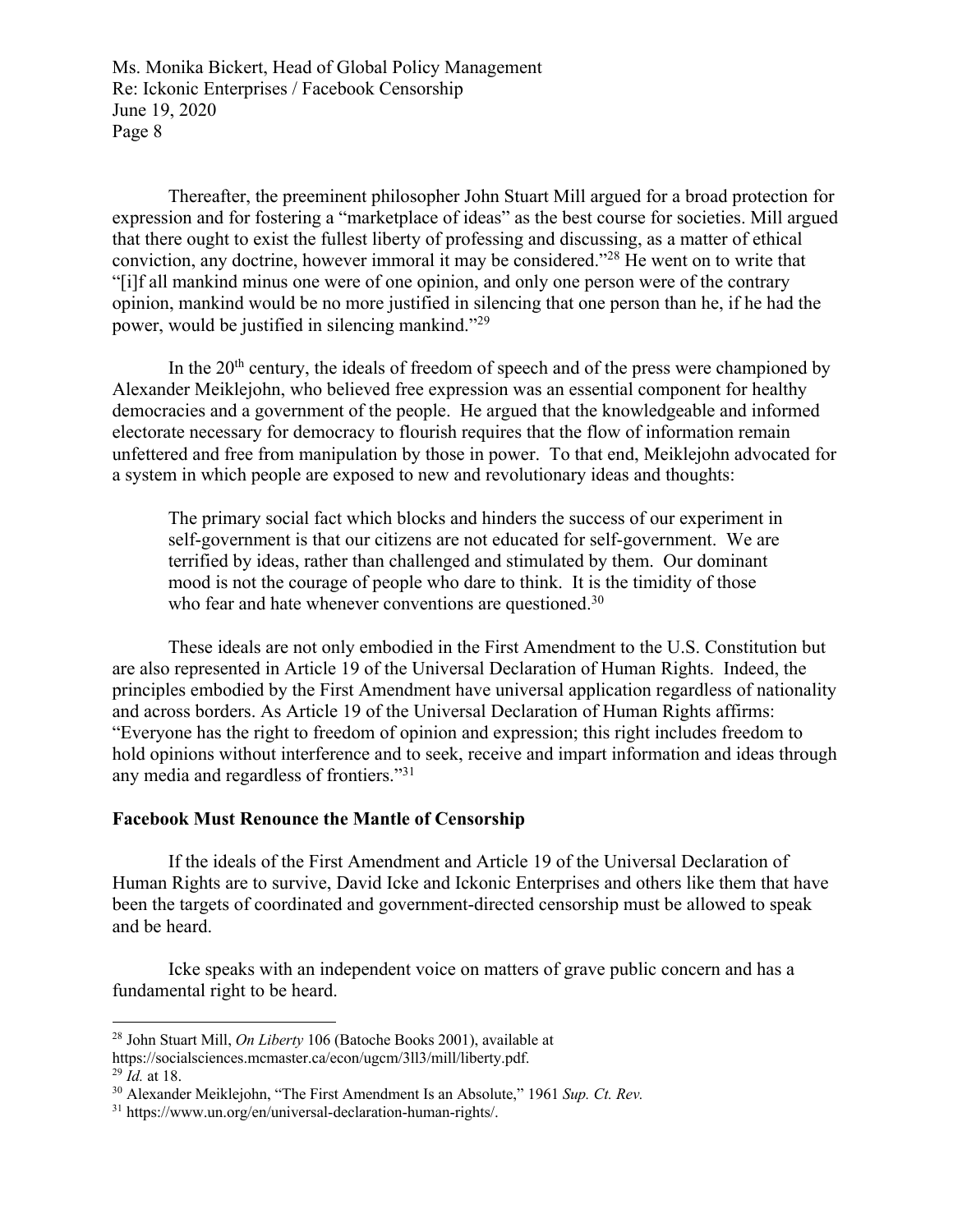The right to speak and hear information is not only a human right, but is an indispensable aspect of democracy and self-governance.

To the detriment of all, Facebook, YouTube and other tech giants are surely and quickly eroding the universal right to free speech by engaging in a coordinated campaign against information and ideas they deem controversial and dangerous. Moreover, this campaign has been accelerated by way of the COVID-19 pandemic, which is being used against those, such as Icke, who dare to question so-called government "experts" and are silenced in the supposed interest of protecting the public.

Despite the carefully constructed platitudes to justify such de-platforming, these forms of social media and internet censorship are not protecting the public from dangerous, disinformation campaigns about COVID-19. Rather, they are laying the groundwork, with Icke and others as easy targets, to preempt any allegedly "dangerous" ideas that might challenge the power elite's stranglehold over our lives.

It is a short step from this kind of "altruistic" censorship to the kind of authoritarian and totalitarian control of information we now see in China.

Time is of the essence in this matter.

With each passing day that Icke and Ickonic are unable to communicate with their thousands of followers from around the world who seek to think for themselves and rely on alternative news sources as a means of balancing the carefully crafted information / disinformation campaigns put forth by the corporate media acting in concert with government agencies, Icke, Ickonic and their followers suffer the irreparable harm that results when expression is censored.

Moreover, the economic harm to Icke and Ickonic continues to mount as the reach of their enterprises and ability to monetize and advertise on Facebook have been eliminated.<sup>32</sup>

The monetary damages they will incur will no doubt be substantial by any measure.

#### **Silence Coerced by Law Is the Greatest Menace to Freedom**

By its actions, the government and its corporate partners, including Facebook, have adopted a patronizing, elitist mindset predicated on the notion that the citizenry cannot think for themselves and is so easily wounded by words and ideas that they must be shielded from that which is "offensive" or "dangerous."

 $32$  As pointed out previously, Icke and Ickonic Enterprises have made substantial investments, including advertising, in order to establish their online presence and develop an enormous following on social media. This all stands to be irretrievably harmed if they continue to be banned from Facebook.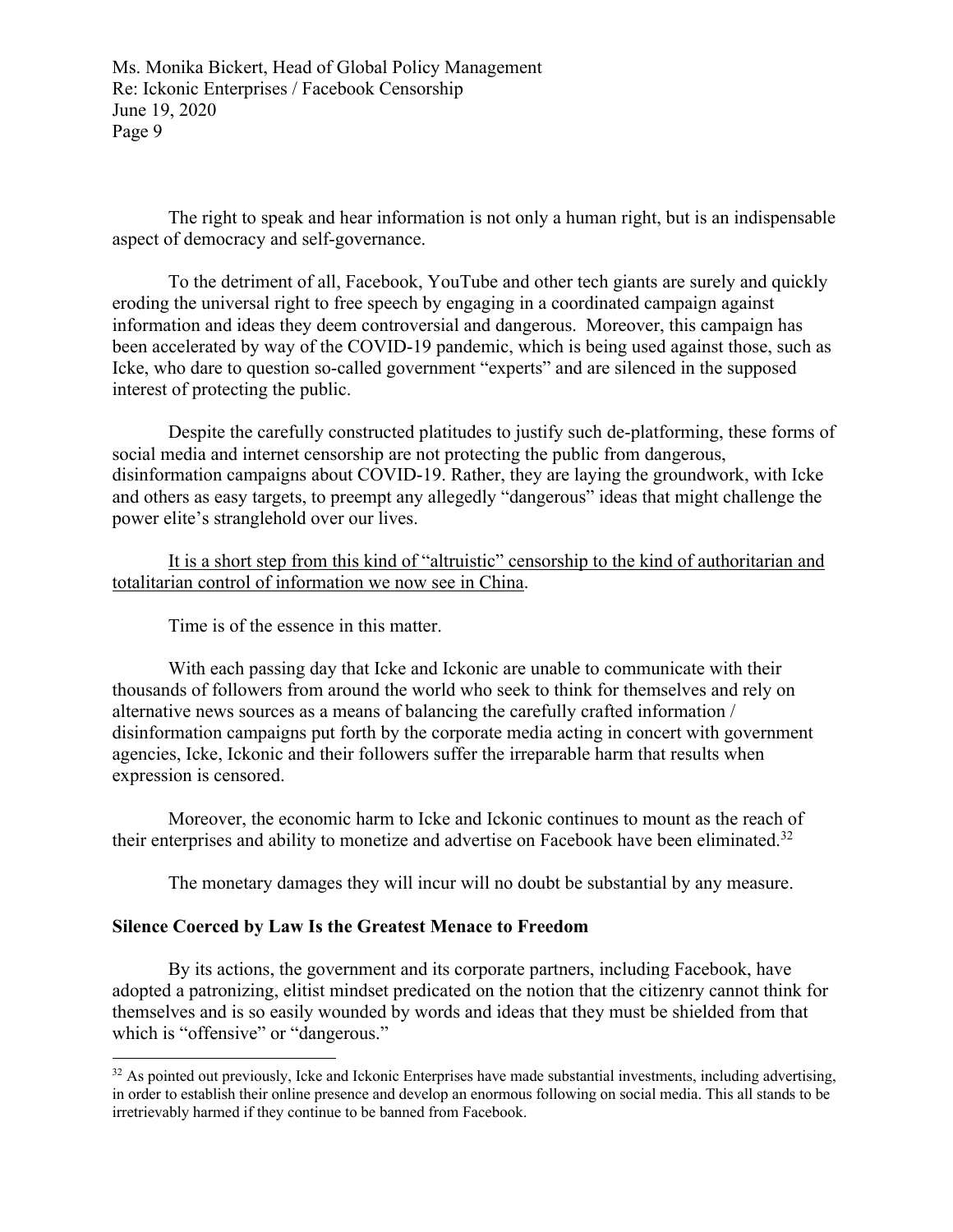A society in which people stop debating among themselves, stop thinking for themselves, and stop believing that they can fix their own problems and resolve their own differences in turn will give rise to a largely silent, passive, polarized populace incapable of working through their own problems and reliant on the government to protect them from our fears.

As U.S. Supreme Court Justice Louis Brandeis recognized, a silent, inert citizenry is the greatest menace to freedom.

In his concurring opinion in *Whitney v. California*, 274 U.S. 357 (1927), Justice Brandeis provided a well-reasoned argument against this form of "benevolent" censorship, directed by the government and its corporate allies and inflicted on the populace for its own so-called good.<sup>33</sup>

It's not a lengthy read, but here it is boiled down to ten basic truths:

1. The purpose of government is to make men free to develop their faculties, i.e., THINK. 2. The freedom to think as you will and to speak as you think are essential to the discovery and spread of political truth. 3. Without free speech and assembly, discussion would be futile. 4. The greatest menace to freedom is a silent people. 5. Public discussion is a political duty, and should be a fundamental principle of the American government. 6. Order cannot be secured through censorship. 7. Fear breeds repression; repression breeds hate; and hate menaces stable government. 8. The power of reason as applied through public discussion is always superior to silence coerced by law. 9. Free speech and assembly were guaranteed in order to guard against the occasional tyrannies of governing majorities. 10. To justify suppression of free speech, there must be reasonable ground (a clear and present danger) to believe that the danger apprehended is imminent, and that the evil to be prevented is a serious one.<sup>34</sup>

In other words, a nation without a hearty tolerance for free speech, no matter how provocative, insensitive or dangerous, will be easy prey for a police state where only government speech is allowed. Likewise, if the government can control speech, it controls thought and, in turn, it can control the minds of the citizenry.

There has been no evidence of any evil so serious nor any clear and present danger so imminent as to justify the censorship of David Icke and Ickonic Enterprises.

<sup>33</sup> Justice Brandeis, Concurrence in *Whitney v. California* (1927), U.S. Supreme Court,

https://www.law.cornell.edu/supremecourt/text/274/357#writing-USSC\_CR\_0274\_0357\_ZC.

<sup>34</sup> Justice Brandeis, Concurrence in *Whitney v. California* (1927), U.S. Supreme Court,

https://www.law.cornell.edu/supremecourt/text/274/357#writing-USSC\_CR\_0274\_0357\_ZC.